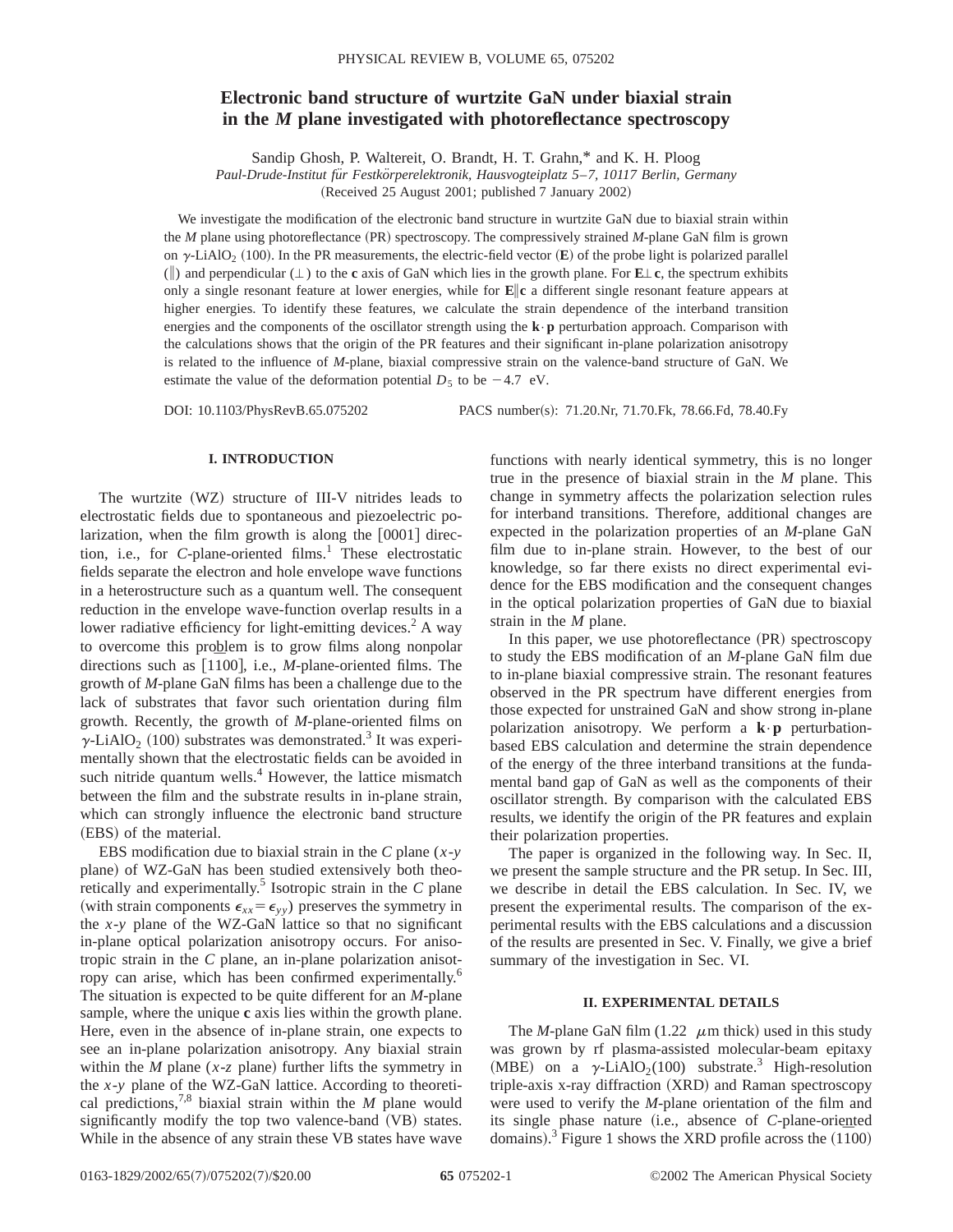

FIG. 1. Experimental and simulated triple-axis x-ray  $\theta$ -2 $\theta$  scan across the symmetric ( $1\overline{1}00$ ) reflection of the *M* plane GaN film on  $LiAlO<sub>2</sub>(100)$  substrate. The inset shows the wurtzite GaN unit cell and the choice of coordinates.

reflection of the sample. The inset displays the wurtzite-GaN unit cell and the choice of coordinates. The angular position of the  $(1100)$  reflection corresponds to a biaxial compressive strain in the *M*-plane with an out-of-plane dilatation  $\epsilon_{yy}$  $=0.29\%$ . This result is in agreement with Raman measurements, which exhibit strongly blueshifted lines. Note that compressive strain is to be expected both from the lattice mismatch  $(-0.3\%$  along **z**,  $-1.7\%$  along **x**) between GaN( $1\bar{1}00$ ) and LiAlO<sub>2</sub>(100) and from the thermal mismatch, which is compressive along both directions as well. For comparison, a *C*-plane GaN film, which is not expected to show any in-plane polarization anisotropy, was also studied to rule out spurious sources of polarization anisotropy. This *C*-plane GaN film was grown by reactive MBE on a  $6H-SiC (0001)$  substrate<sup>9</sup> and is under biaxial tensile strain with an out-of-plane contraction  $\epsilon_{zz} = -0.08\%$ .

Modulation spectroscopy techniques such as PR are usually the preferred method for the study of the EBS of semiconductors.<sup>10</sup> The PR technique is relatively insensitive to defects, has high-temperature capability, and reveals transitions at energies higher than the fundamental gap. In the PR measurements, we used a He-Cd laser  $(3.815 \text{ eV})$  as the pump beam. The probe beam (angle of incidence  $\sim 10^{\circ}$ ) was obtained by dispersing the output of a Xe lamp using a 0.64 m monochromator (energy-band pass  $\sim$  4 meV) and linearly polarizing the output beam with a Glan-Taylor prism. The electric-field vector  $(\mathbf{E})$  of the probe beam was usually polarized parallel ( $\parallel$ ) or perpendicular ( $\perp$ ) to the **c** axis. A second 1.0 m monochromator running synchronously with the first was used as a narrow-band pass filter in front of the UV-enhanced silicon detector. This setup helps to reduce the background signal and noise arising from the scattered pump beam and photoluminescence (PL) emission at low temperatures. Phase sensitive detection was performed using a lock-in amplifier.

#### **III. ELECTRONIC BAND-STRUCTURE CALCULATIONS**

In unstrained WZ-GaN, there are three closely spaced top VB's at the Brillouin-zone center (wave vector  $\mathbf{k} = 0$ ),  $\Gamma_9$ ,  $\Gamma_7^{upper}$ , and  $\Gamma_7^{lower}$  labeled here as heavy hole (HH), light hole  $(LH)$ , and spin-orbit crystal-field split-off hole  $(SCH)$ , respectively. The excitons involving electrons in the conduction band (CB) and holes in the HH, LH, and SCH bands are referred to as A, B, and C excitons, respectively. The states at the CB bottom have atomic *s* orbital character. The top HH and LH band states have essentially atomic  $p_x$  and  $p_y$  orbital character (wave function  $|X \pm iY\rangle$ -like), while the SCH band states have  $p_z$  orbital character (wave function  $|Z\rangle$ -like). The **c** axis defines the **z** direction. Due to strain, the VB states are strongly modified affecting both the energies as well as the polarization selection rules for the transitions. To theoretically estimate the strain-induced EBS modification at  $\mathbf{k} = 0$ , we adopt the **k**•**p** perturbation approach outlined by Bir and Pikus.<sup>11</sup> Since the large band gap of GaN reduces the interaction between the VB and the CB states, $^{12}$  the Hamiltonian for the strain dependence of the VB can be separately given by the following  $6\times6$  matrix:

$$
H^{v} = \begin{bmatrix} F & 0 & -H^{*} & 0 & K^{*} & 0 \\ 0 & G & \Delta & -H^{*} & 0 & K^{*} \\ -H & \Delta & \lambda & 0 & I^{*} & 0 \\ 0 & -H & 0 & \lambda & \Delta & I^{*} \\ K & 0 & I & \Delta & G & 0 \\ 0 & K & 0 & I & 0 & F \end{bmatrix},
$$

where

$$
F = \Delta_1 + \Delta_2 + \lambda + \theta, \quad G = \Delta_1 - \Delta_2 + \lambda + \theta,
$$
  
\n
$$
H = i(A_6k_zk_+ + A_7k_+ + D_6\epsilon_{z+}),
$$
  
\n
$$
I = i(A_6k_zk_+ - A_7k_+ + D_6\epsilon_{z+}),
$$
  
\n
$$
K = A_5k_+^2 + D_5\epsilon_+, \quad \Delta = \sqrt{2}\Delta_3,
$$
  
\n
$$
\lambda = A_1k_z^2 + A_2k_{\perp}^2 + D_1\epsilon_{zz} + D_2(\epsilon_{xx} + \epsilon_{yy}),
$$
  
\n
$$
\theta = A_3k_z^2 + A_4k_{\perp}^2 + D_3\epsilon_{zz} + D_4(\epsilon_{xx} + \epsilon_{yy}),
$$
  
\n
$$
\epsilon_+ = \epsilon_{xx} - \epsilon_{yy} + 2i\epsilon_{xy}, \quad \epsilon_{z+} = \epsilon_{xz} + i\epsilon_{yz},
$$
  
\n
$$
k_+ = k_x + ik_y, \quad k_{\perp}^2 = k_x^2 + k_y^2.
$$
 (1)

The parameters  $D_i$  ( $j=1$  to 6) denote the deformation potentials for the VB, and  $A_i$  ( $j=1$  to 7) are equivalent to the Luttinger parameters and determine the hole effective masses.  $\epsilon_{lm}$  and  $k_l$  (*l*,*m*=*x*,*y*,*z*) are the strain and wavevector components, respectively.  $\Delta_1$  is the crystal-field energy parameter, while  $\Delta_2$  and  $\Delta_3$  are spin-orbit energy parameters. The basis functions used to obtain *H<sup>v</sup>* are  $(1/\sqrt{2})|X+iY,\alpha\rangle$ ,  $(1/\sqrt{2})|X+iY,\beta\rangle$ ,  $|Z,\alpha\rangle$ ,  $|Z,\beta\rangle$ ,  $(1/\sqrt{2})|X-iY,\alpha\rangle$ , and  $(1/\sqrt{2})|X-iY,\beta\rangle$ . Here  $|X\rangle$ ,  $|Y\rangle$ , and  $|Z\rangle$  have symmetry properties of the atomic  $p_x$ ,  $p_y$ , and  $p_z$  orbital functions under the operations of the  $C_{6v}^4$  group.  $|\alpha\rangle$  and  $|\beta\rangle$  denote the spin-wave functions corresponding to spin up and spin down. The diagonalization of the above matrix yields three distinct VB maxima with energies  $E_j^v$ .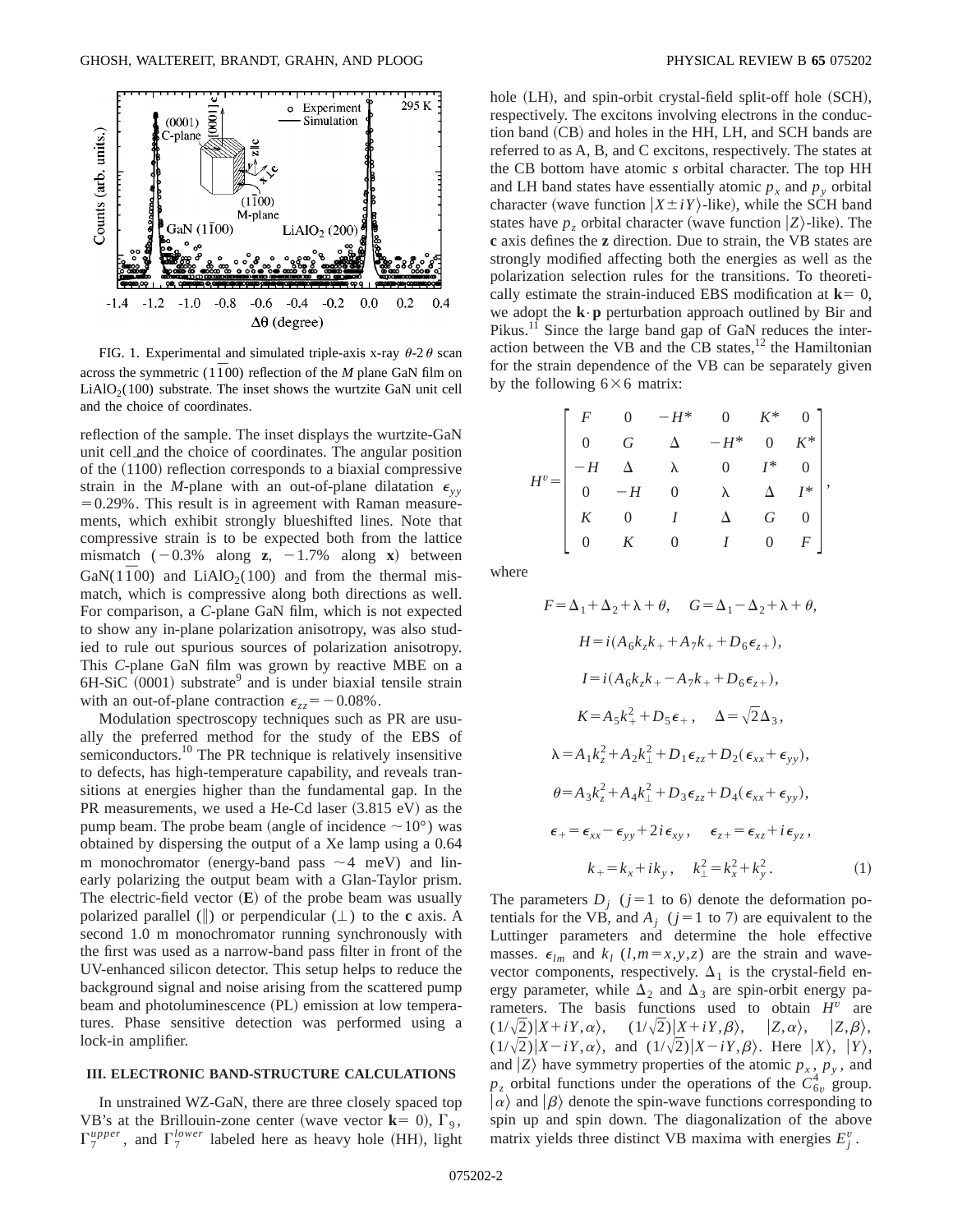The Hamiltonian for the strain dependence of the CB minimum is given by a diagonal  $2\times2$  matrix with basis functions  $|S,\alpha\rangle$  and  $|S,\beta\rangle$ . Its single distinct eigenvalue can be expressed as

$$
E^c = \alpha_{\parallel} \epsilon_{zz} + \alpha_{\perp} (\epsilon_{xx} + \epsilon_{yy}) + \frac{\hbar^2 k_z^2}{2m_{\parallel}^e} + \frac{\hbar^2 k_{\perp}^2}{2m_{\perp}^e},\tag{2}
$$

where  $\alpha$  and  $m^e$  denote the CB deformation potential and the electron effective mass, respectively. The excitonic transition energies are then given by

$$
E_j = E^* + E^c - E^v_j - E^b_{ex},\tag{3}
$$

where  $E^* = E_g + \Delta_1 + \Delta_2 = 3.532$  eV. The band gap  $E_g$  was chosen such that the A-exciton transition energy in unstrained GaN is 3.479 eV in the low-temperature limit as observed in experiments on free standing GaN.<sup>13</sup>  $E_{ex}^{b}$  denotes the exciton binding energy and is taken to be 26 meV for all three transitions.

The components of the oscillator strengths for the transitions, which determine the polarization selection rules, are obtained from momentum matrix elements of the type  $|\langle \Psi_{\text{S}}^{CB} | p_i | \Psi_{\text{V}}^{VB} \rangle|^2$  with  $l = x, y, z$ . Here,  $\langle \Psi_{\text{S}}^{CB} | = \langle S |$  and  $|\Psi^{VB}\rangle = a_1|X\rangle + a_2|Y\rangle + a_3|Z\rangle$  represent the orbital part of the CB and VB basis functions, respectively. The coefficients  $a_i$  are obtained by determining the eigenvectors of  $H^v$ . The relative values of  $|\langle S|p_x|X\rangle|^2$ ,  $|\langle S|p_y|Y\rangle|^2$ , and  $|\langle S|p_z|Z\rangle|^2$ were taken to be equal, in accordance with earlier theoretical results. $^{14}$ 

The relation between the in-plane and the out-of-plane strain components, which are needed for the calculations, can be obtained as follows. An *M*-plane film, under in-plane biaxial strain, is free to expand or contract in the out-of-plane direction. This implies that the out-of-plane stress component  $\sigma_{yy}$ =0 and leads to the following relation between the strain components:

$$
\epsilon_{yy} = -\frac{C_{12}}{C_{11}} \epsilon_{xx} - \frac{C_{13}}{C_{11}} \epsilon_{zz}, \quad \epsilon_{xy} = \epsilon_{yz} = \epsilon_{zx} = 0, \quad (4)
$$

where  $C_{ij}$  are the elastic stiffness constants.<sup>15</sup>

Since we are interested in the transition energies only at **k**=0, the number of required parameters ( $\alpha$ ,  $D_1$  to  $D_5$ ,  $\Delta_i$ ) is actually smaller. We estimate the required parameters by combining two previously reported experimental and theoretical results of strain dependent studies on *C*-plane GaN as follows. For GaN under isotropic biaxial strain in the *C* plane, it is possible to write a simplified analytical expression for the strain dependence of the three excitonic transition energies. Fitting these expressions to a set of experimental data, Shikanai *et al.*<sup>16</sup> estimated  $\Delta_1 = 22$  meV,  $\Delta_2$  $=$  5 meV, and derived the following relations:

$$
\Xi - \left( D_1 - \frac{C_{33}}{C_{13}} D_2 \right) = 38.9 \text{ eV}, \tag{5a}
$$

$$
\left(D_3 - \frac{C_{33}}{C_{13}}D_4\right) = 23.6 \text{ eV.}
$$
 (5b)

 $\Xi$  denotes the combined dilatational component of the deformation potential acting on the CB, which for a *C*-plane sample with  $\epsilon_{xx} = \epsilon_{yy}$  can be expressed as

$$
\Xi = \alpha_{\parallel} - \frac{C_{33}}{C_{13}} \alpha_{\perp} . \tag{6}
$$

The local atomic coordination of the WZ structure is the same as that for the cubic zinc-blende structure and differs only for the relative positions of the third-nearest neighbors and beyond. This justifies a quasicubic approximation, $11$ which relates some of the required parameters to each other and has been verified by first-principles EBS calculations.<sup>12</sup> Of interest to us here are the relations

$$
2D_4 = -D_3,\t(7a)
$$

$$
D_1 - D_2 = -D_3, \t(7b)
$$

$$
\alpha_{\parallel} = \alpha_{\perp} = \alpha, \tag{7c}
$$

$$
\Delta_3 = \Delta_2. \tag{7d}
$$

Using Eq. (5b) and Eq. (7a), we can determine  $D_3$  and  $D_4$ .

To determine  $D_1$ ,  $D_2$ , and  $D_5$ , different assumptions have been made previously.7,17 Shikanai *et al.*<sup>16</sup> found that their experimentally determined  $D_3^{exp}$  and  $D_4^{exp}$  values differed from the theoretically estimated values  $D_3^{theory}$  and  $D_4^{theory}$ of Suzuki and Uenoyama.<sup>5,18</sup> Both ratios  $D_3^{exp}/D_3^{theory}$  and  $D_4^{exp}/D_4^{theory}$  have a value of about 2.7. We obtain  $D_1$  and  $D_2$  by multiplying the values of these parameters as obtained by Suzuki and Uenoyama by a factor of 2.7. In this way, Eq. ~7b! continues to be satisfied as were Suzuki and Uenoyama original values. The initial value of  $D<sub>5</sub>$  is also obtained in this fashion, and then slightly adjusted ( $\sim$ 15%) to fit our experimental results. Finally, we estimate  $\alpha$  by combining Eq.  $(5a)$ , Eq.  $(6)$ , Eq.  $(7c)$ , and the  $D_i$  values. The deformation-potential parameter values thus obtained are  $\alpha_{\perp} = \alpha_{\parallel} = \alpha = -44.5 \text{ eV}, \qquad D_1 = -41.4 \text{ eV}, \qquad D_2 =$  $-33.3$  eV,  $D_3=8.2$  eV,  $D_4=-4.1$  eV, and  $D_5=$  $-4.7$  eV. The resulting interband hydrostatic deformation potentials  $\alpha - D_1 = -3.1$  eV and  $\alpha - D_2 = -11.2$  eV are comparable in magnitude to previously reported values listed in Refs. 5 and 19. The above parameters reproduce very well the experimentally observed EBS modification of GaN under isotropic biaxial *C*-plane strain as reported by Shikanai *et al.*<sup>16</sup> Two earlier experimental studies<sup>6,20</sup> on *C*-plane GaN with anisotropic in-plane strain had reported  $D_5$  values to be  $-2.4$  eV and  $-3.3$  eV, while the closest theoretical estimate<sup>21</sup> for its value is  $-4.0$  eV.

*M*-plane strain leads to significant changes in the original VB states so that it is no longer possible to describe the transitions in terms of A-, B-, and C-exciton transitions of unstrained GaN. We have adopted the nomenclature  $E_1$ ,  $E_2$ , and  $E_3$  for the three  $(n=1)$  exciton transitions representing increasing energy. Figure  $2(a)$  shows the variation of these three calculated transition energies with isotropic biaxial *M*-plane strain ( $\epsilon_{xx} = \epsilon_{zz}$ ). The dashed lines reveal two anticrossings. Figures  $2(b)$ –2(d) show the *x*, *y*, and *z* components of the oscillator strengths of the three transitions. These re-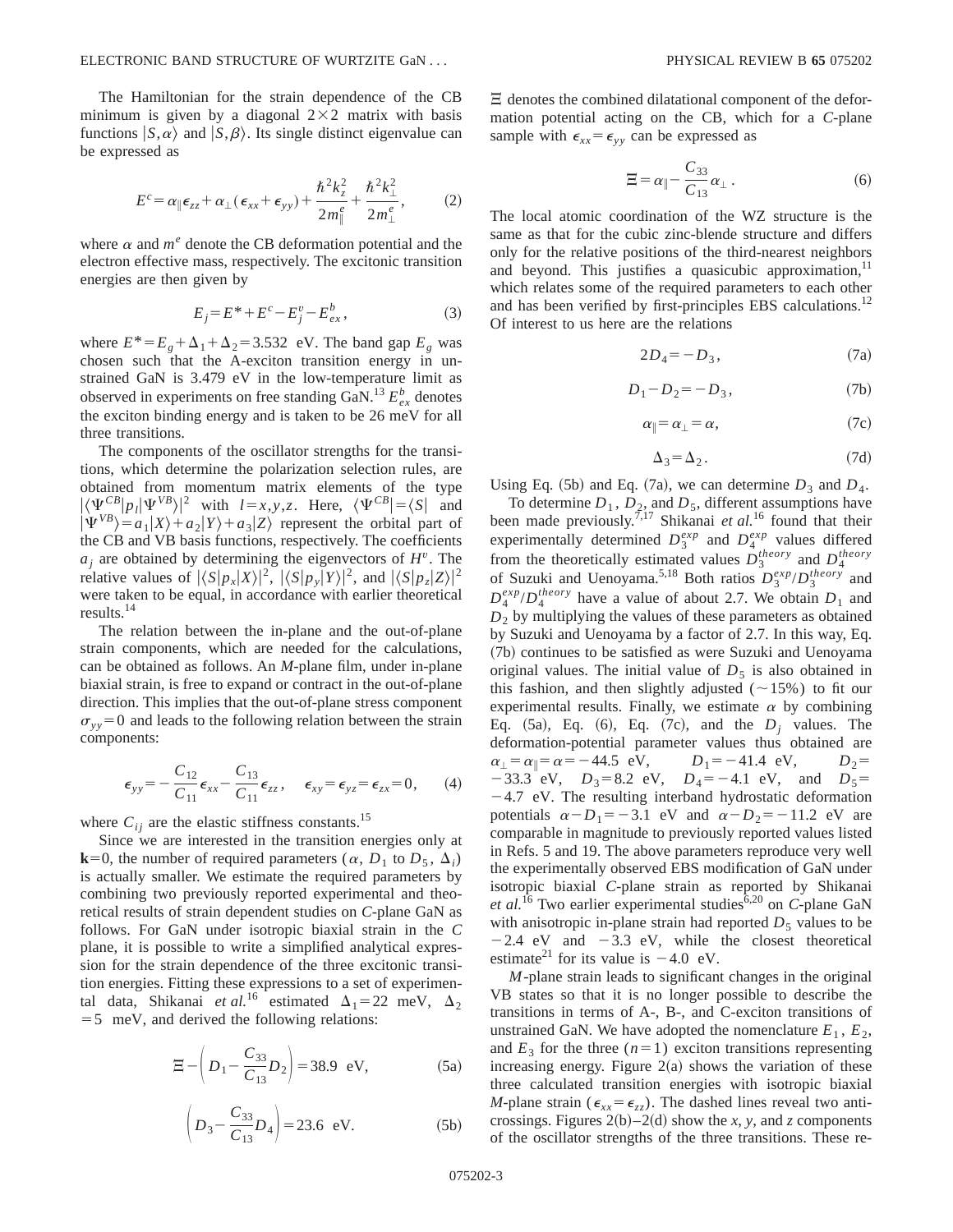

FIG. 2. (a) Calculated  $E_1$ ,  $E_2$ , and  $E_3$  exciton transition energies as a function of isotropic biaxial strain ( $\epsilon_{xx} = \epsilon_{zz}$ ) in the *M* plane of WZ-GaN. The thin dashed lines indicate two anticrossings.  $(b)$ – $(d)$  Relative *x*, *y*, and *z* components of the oscillator strength for the  $E_1$ ,  $E_2$ , and  $E_3$  transitions as a function of isotropic biaxial strain in the *M* plane of WZ-GaN.

sults suggest that for large isotropic in-plane compressive strain the  $E_1$  transition is predominantly *x* polarized,  $E_2$  *z* polarized, while  $E_3$  is *y* polarized. For large in-plane tensile strain, the  $E_1$  transition becomes predominantly  $y$  polarized,  $E_2$  *x* polarized, while  $E_3$  becomes *z* polarized. These polarization properties arise essentially from the symmetry of the wave functions of strain-modified VB edge states. *M*-plane strain lifts the symmetry in the *x*-*y* plane of the wurtzite crystal and separates the original  $|X \pm iY\rangle$ -like HH and LH states of unstrained WZ-GaN to  $|X\rangle$ -like and  $|Y\rangle$ -like states. A compressive strain along **x** induces a dilatation along **y** so that the energy of the  $|X\rangle$ -like state is raised, while that of the  $|Y\rangle$ -like state is lowered. Therefore, the energy for the interband transition between the CB and the  $|X\rangle$ -like VB is lower compared to that between the CB and the  $|Y\rangle$ -like VB. The situation is reversed for tensile stress along **x**, where the energy for the interband transition between the CB and the  $|Y\rangle$ -like VB is lower. While a *C*-plane GaN film with isotropic in-plane strain does not exhibit any in-plane polarization anisotropy, $22,23$  an *M*-plane GaN film with isotropic in-plane strain continues to show a significant in-plane polarization anisotropy. These calculated polarization characteristics are in general agreement with two earlier predictions in Refs. 7 and 8, where only relative shifts between the VB states were calculated (i.e., setting  $D_1$  and  $D_2=0$ ). Here, we estimate



FIG. 3. Calculated (a)  $E_1$ , (b)  $E_2$ , and (c)  $E_3$  transition energies as a function of in-plane strain  $\epsilon_{xx}$  and  $\epsilon_{zz}$  for an *M*-plane GaN film at 5 K. (d) Energy difference  $E_2 - E_1$  as a function of in-plane strain  $\epsilon_{xx}$  and  $\epsilon_{zz}$ . The dashed line represents the trajectory  $\epsilon_{xx}$  $-0.1833 \epsilon_{zz}$ . The black spots mark the in-plane strain  $\epsilon_{xx}$  $-0.56\%$  and  $\epsilon_{zz} = -0.31\%$ , for which the calculated  $E_1$  and  $E_2$ transition energies coincide with the ones measured by PR.

the absolute transition energies for direct comparison with experiments by determining all relevant deformation potentials.

The *C*-plane GaN films are mostly grown on substrates with similar hexagonal symmetry, which leads to isotropic in-plane strain ( $\epsilon_{xx} = \epsilon_{zz}$ ). However, due to the inherent lower symmetry of the *M* plane, a GaN film with an *M*-plane orientation is likely to experience anisotropic in-plane strain. We therefore extended our calculation to arbitrary in-plane strain in the range  $|\epsilon_{xx}|$  and  $|\epsilon_{zz}| \le 0.6\%$ . The variation of the  $E_1$ ,  $E_2$ , and  $E_3$  transition energies with in-plane strain is shown by the contour plots in Figs.  $3(a) - 3(c)$ . Figure 3(d) displays the difference  $E_1 - E_2$ . For  $\epsilon_{xx} \sim 0.04\%$  and  $\epsilon_{zz} \sim$  $-0.24\%$ , the difference  $E_1 - E_2 \sim 0$ . By comparison with a similar calculation for *C*-plane strain (not shown here), we identify this strain coordinate to correspond to a zinc-blendelike situation, where the in-plane strain counteracts the crystal-field splitting such that the top two VB states are degenerate at  $k=0$ . Therefore, for example, with a strain variation along  $\epsilon_{xx}$ = -0.1833 $\epsilon_{zz}$  [dashed line in Fig. 3(d)], we will encounter only one apparent anticrossing between the three transition energies, just as in the case of *C*-plane strain with  $\epsilon_{xx} = \epsilon_{yy}$ . <sup>16,22</sup>

The relative values of the *x*, *y*, and *z* components of the oscillator strengths for the three transitions are shown by the gray-scale contour plots in Fig. 4 for *M*-plane strain in the range  $|\epsilon_{xx}|$  and  $|\epsilon_{zz}| \le 0.6\%$ . For future reference, we note that these plots show that for  $\epsilon_{xx}$  and  $\epsilon_{zz} \leq -0.2\%$ , the  $E_1$ ,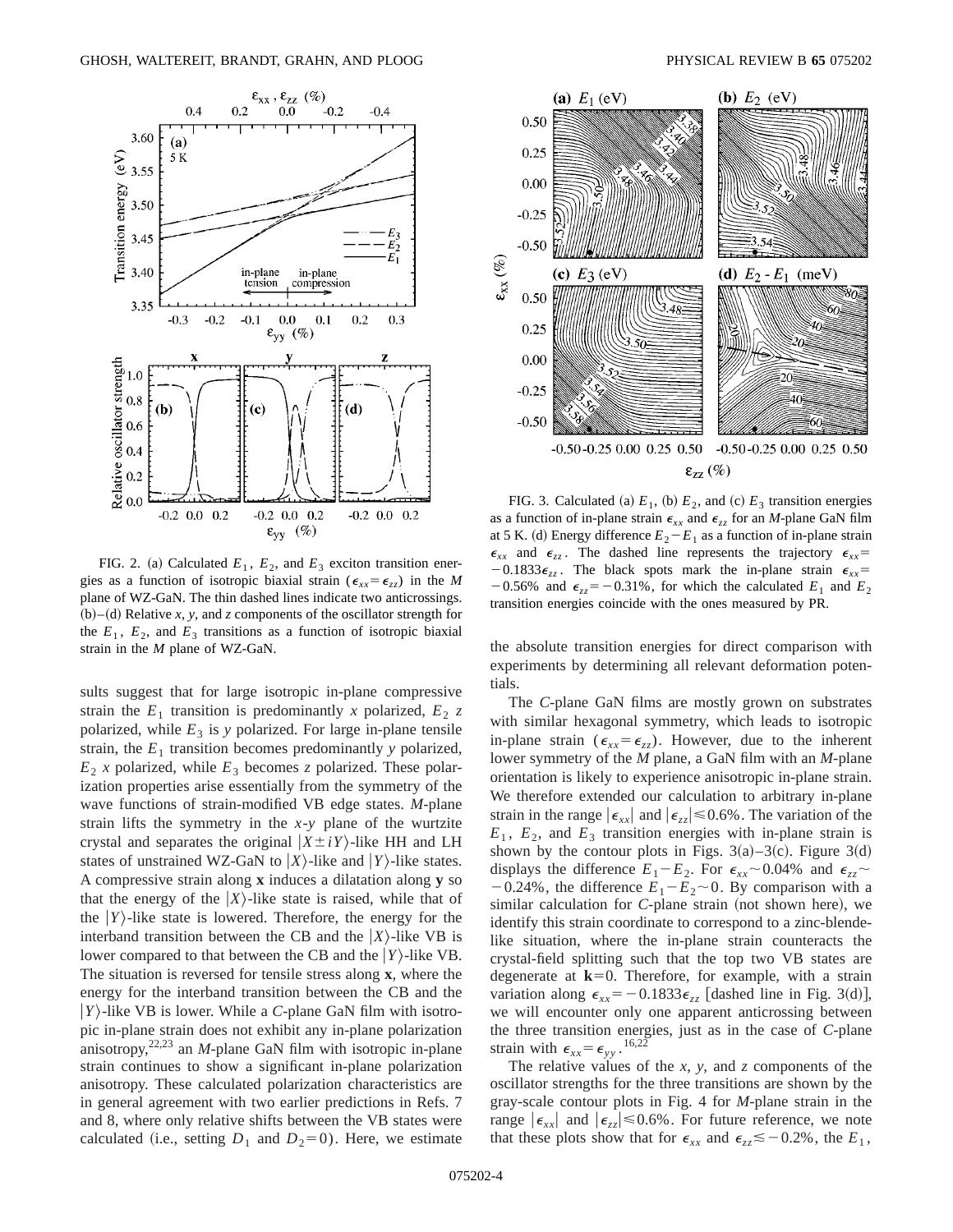

FIG. 4. Relative *x*, *y*, and *z* components of the oscillator strength of the  $E_1$ ,  $E_2$ , and  $E_3$  transitions as a function of in-plane strain  $\epsilon_{xx}$  and  $\epsilon_{zz}$ for an *M*-plane GaN film. The white crosses indicate the predominant polarization for the  $E_1$ ,  $E_2$ , and  $E_3$  transitions for the in-plane strain  $\epsilon_{xx}$  $=$  -0.56% and  $\epsilon_{zz}$  = -0.31%.

 $E_2$ , and  $E_3$  transitions are predominantly *x* polarized, *z* polarized, and *y* polarized, respectively.

## **IV. EXPERIMENTAL RESULTS**

Figure  $5(a)$  shows the PR spectra of the *M*-plane sample for **E**'**c** and **E**i**c** recorded at 295 and 5 K. The schematic inset shows the measurement geometry, with  $\phi$  being the in-plane polarization angle relative to the **c** axis. When the polarization of the light is rotated by 90 $\degree$  from **E** $\perp$ **c** (i.e., **E**  $\|\mathbf{x}, \phi = 90^{\circ}$  to **E**||**c** (i.e., **E**||**z**,  $\phi = 0^{\circ}$ ) in the *M* plane, we find that the spectrum is shifted to higher energies. For each polarization, the spectrum consists of a single resonant feature. To determine the corresponding transition energy, we fit these features by Aspnes' line-shape function with redefined parameters,<sup>24,25</sup>

$$
\frac{\Delta R}{R}(E) = \text{Re}\left[\frac{a\kappa_2(\kappa_1\gamma)^m e^{i(\delta + [m-3]\pi/2)}}{(E - E_j + i\kappa_1\gamma)^m}\right].\tag{8}
$$

With the exponent  $m=3$ , the generalized Lorentzian function above mimics the first derivative Gaussian-broadened excitonic transition line shape.<sup>26</sup> The fitting parameters  $E_i$ ,  $\gamma$ , *a*, and  $\delta$  denote the transition energy, broadening parameter, amplitude, and phase factor, respectively.  $\kappa_1 = 0.364$ *m*  $-0.147$  and  $\kappa_2 = -0.115m + 1.7$  are constants. The transition energies obtained from fitting are  $3.428$  eV  $(3.498$  eV) for **E** $\perp$ **c** and 3.468 eV (3.546 eV) for **E**|**c** at 295 K (5 K). The error is 3 meV for all values. Thus, the effective band gap of the *M*-plane film increases by 40 meV (48 meV) at 295 K  $(5 K)$ , when the in-plane polarization of the probe light is rotated by 90 $^{\circ}$  from **E** $\perp$ **c** to **E**||**c**.

Since the PR spectrum of the M-plane sample depends critically on the polarization angle  $\phi$ , we have to verify that the angular alignment is correct. If the spectra shown in Fig. 5(a) are indeed for properly aligned  $\mathbf{E}$ **c** and  $\mathbf{E} \perp \mathbf{c}$  situations, they represent the only two possible independent line shapes. Therefore, for any other  $\phi$ , the line shape can be approximated by a linear combination of the type

$$
\frac{\Delta R}{R}(E,\phi) = \frac{\Delta R_{\parallel}}{R_{\parallel}}(E)\cos^2(\phi) + \frac{\Delta R_{\perp}}{R_{\perp}}(E)\sin^2(\phi), \quad (9)
$$

where  $\Delta R_{\parallel}/R_{\parallel}$  ( $\Delta R_{\perp}/R_{\perp}$ ) represents the line shape measured for  $\phi=0^{\circ}$  ( $\phi=90^{\circ}$ ) with the assumption  $R_{\parallel}\sim R_{\perp}$ . To test this, we fix the probe beam energy at  $3.45$  eV (295 K), where  $\Delta R_{\parallel}/R_{\parallel} = 2.3 \times 10^{-4}$  and  $\Delta R_{\perp}/R_{\perp} = -2.25 \times 10^{-4}$ . We then calculate the signal strength for any other  $\phi$  using Eq.  $(9)$ . The circles in Fig. 5 $(b)$  show a polar plot of the measured  $|\Delta R/R|$ , which agrees very well with the calculated variation shown by the solid line. This angular dependence of the PR signal also demonstrates the lower symmetry (twofold rotation) of the *M*-plane GaN film.

To rule out the possibility that these polarization characteristics arise from other sources, we studied a *C*-plane GaN sample, where we did not find any significant in-plane polarization anisotropy as expected. Normally, when PR measurements are used for characterization of III-V semiconductors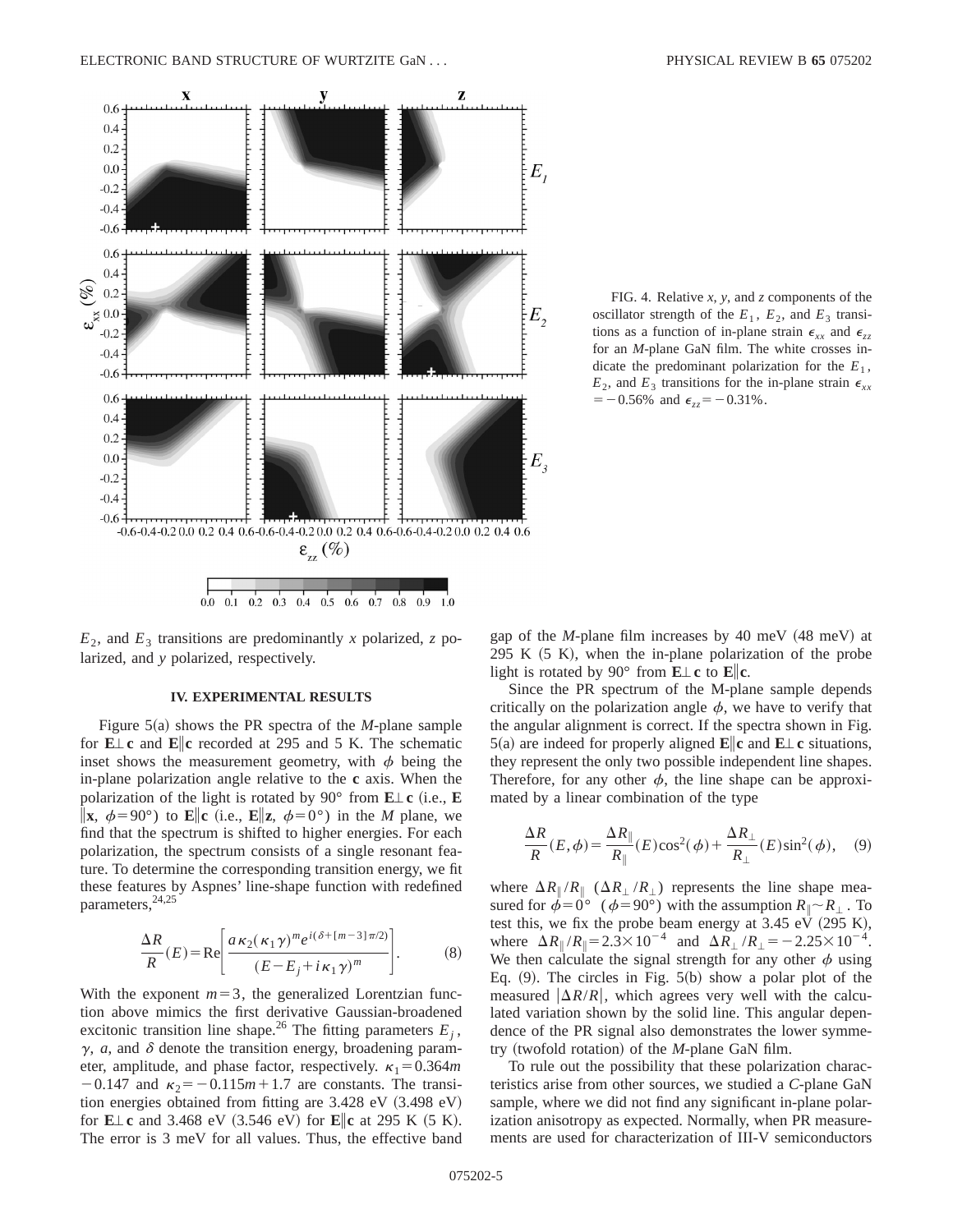

FIG. 5. (a) Experimental PR spectra (circles) of the *M*-plane GaN film for different polarizations of the probe beam relative to the **c** axis of GaN. The schematic inset shows the measurement geometry. The plots are vertically displaced for clarity. The solid lines are fits using Eq.  $(8)$  extrapolated to lower energies. The vertical arrows indicate the transition energies. Optical interferencerelated features in the PR spectra at lower energies (dashed line) were not included in the energy range for fitting. They were identified by comparison with the corresponding *R* spectra, an example of which is shown for  $E \perp c$  at the top (squares). (b) Polar plot of the measured PR signal magnitude (circles) at  $3.45$  eV  $(295 K)$  as a function of the in-plane polarization angle  $\phi$  of the probe beam relative to the **c** axis. The major tick on the vertical and horizontal axes corresponds to  $|\Delta R/R| = 2 \times 10^{-4}$ . The lines represent the calculated variation based on Eq. (9).

and alloys with (001) zinc-blende or *C*-plane wurtzite structures, the polarization of the probe beam is not an issue. However, with *M*-plane wurtzite nitrides, using an unpolarized probe beam or one that is polarized at an angle different from  $\phi=0^{\circ}$  or 90°, the resulting spectrum would be a weighted sum of the two spectra for  $\phi=0^{\circ}$  and 90°. From such an arbitrary resultant line shape, no meaningful EBS parameter can be extracted. In fact, a spectrum measured with  $\phi$ =45° at 295 K (not shown here) gave a transition energy value equal to 3.483 eV, which is quite different from and even larger than the actual values of  $E_1$  and  $E_2$ .

### **V. DISCUSSION**

The XRD measurements show that the *M*-plane film is under biaxial compressive strain. Keeping this in mind and comparing the PR results with the calculated oscillator strength components in Fig. 4, we identify the lowest-energy **PR** feature seen for  $\mathbf{E} \perp \mathbf{c}$  (i.e.,  $\mathbf{E} \parallel \mathbf{x}$ ) as the  $E_1$  transition associated with a predominantly  $|X\rangle$ -like VB. The high energy PR feature, seen for **E**||**c** (i.e., **E**||**z**), is identified as the  $E_2$ transition associated with a predominantly  $|Z\rangle$ -like VB. The in-plane strain components  $\epsilon_{xx}$  and  $\epsilon_{zz}$  of the sample are those for which  $E_1 = 3.498$  eV in Fig. 3(a) and  $E_2$ = 3.546 eV in Fig. 3(b). The out-of-plane dilatation  $\epsilon_{yy}$ , which is then obtained using Eq.  $(4)$ , is matched to the experimental value  $\epsilon_{yy}=0.29\%$  by varying the deformation potential  $D_5$ , resulting in  $\epsilon_{xx} = -0.56\%$  and  $\epsilon_{zz} = -0.31\%$ .

For a Gaussian-broadened excitonic transition, the product of the amplitude and square of the broadening parameter  $(a\gamma^2)$  in Eq. (8) is proportional to the oscillator strength.<sup>25</sup> For the *x*-polarized  $E_1$  and *z*-polarized  $E_2$  transitions, the parameters obtained are approximately the same. The calculated relative *x* and *z* components of the oscillator strength of the  $E_1$  and  $E_2$  transitions, respectively, are both about 0.97 for  $\epsilon_{xx}$ = -0.56% and  $\epsilon_{zz}$ = -0.31%. These two facts together suggest that the theoretical result of Suzuki and Uenoyama,<sup>14</sup> which predicted  $|\langle S|p_x|X\rangle|^2 = |\langle S|p_z|Z\rangle|^2$ , is correct.

It is instructive to compare the present situation with unstrained or compressively strained *C*-plane GaN ( $\epsilon_{xx} = \epsilon_{yy}$ ) with regard to the polarization properties. In such cases, one expects to see two dominant transitions (A and B exciton) for  $\mathbf{E} \perp \mathbf{c}$  and one dominant transition (C exciton) for  $\mathbf{E} \parallel \mathbf{c}^{22}$  In effect, a polarization-dependent effective band-gap change would occur with a value equal in magnitude to the difference between the lowest-energy A and the highest-energy C transition. However, to our best knowledge, this has never been observed experimentally, because it is difficult to get pure  $\mathbf{E}$  **c** polarization with a *C*-plane GaN film.<sup>16,27</sup> With an *M*-plane film, both pure  $E \perp c$  and pure  $E \| c$  polarizations are possible, but here we see only one PR feature for **E**'**c**. At the same time, the energies of the features for both **E**i**c** and  $E \perp c$  are quite different from the ones expected for unstrained GaN. Thus, although a polarization-dependent effective band-gap change is in principle possible even in unstrained GaN, the energies together with the polarization properties of the PR features in the present sample can only be explained by including the effect of in-plane biaxial compressive strain. We therefore have direct experimental evidence for an *M*-plane strain-induced EBS modification in GaN. Note also that for unstrained GaN the effective bandgap change would involve the lowest- (A-exciton) and highest- (C-exciton) energy transitions, while here it involves the lowest-  $(E_1)$  and next-higher-  $(E_2)$  energy transition. Detection of the highest-energy  $E_3$  transition involving the  $|Y\rangle$ -like VB [expected at 3.58 eV in our sample as identified by the black spot in Fig.  $3(c)$  is not possible with PR, since a significant **E**i**y** polarization is not achievable with an *M*-plane film. In a polarized PL study of *M*-plane GaN grown on  $(1\bar{1}00)$  6H-SiC, shifts in the emission-peak positions were also reported, $^{28}$  but the shift was not attributed to a strain-induced EBS modification.

Gil and Alemu<sup>17</sup> have also reported a theoretical study of the EBS modification due to biaxial strain in the *M* plane of GaN. They predicted that for large in-plane compressive strain with  $\mathbf{E} \perp \mathbf{c}$  (i.e.,  $\mathbf{E} \parallel \mathbf{x}$ ) both the lowest-energy (A-